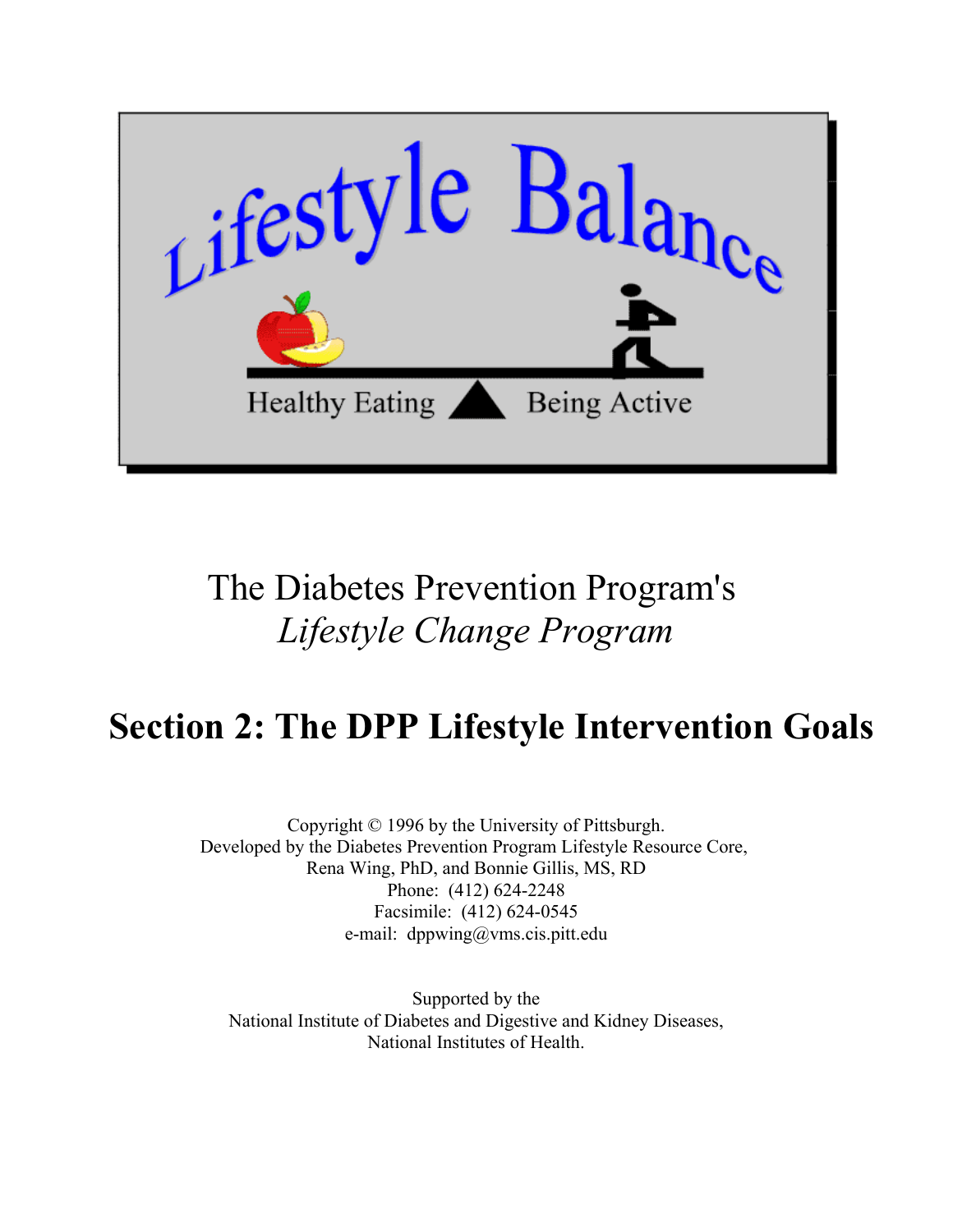# **Section 2: The DPP Lifestyle Intervention Goals**

All DPP participants randomized to the lifestyle intervention are to try to achieve two study goals:

- $\bullet$  To achieve and maintain a weight loss of 7% of their initial body weight, and
- To achieve and maintain an energy expenditure of 700 kilocalories per week through moderate physical activity (equivalent to approximately 2 ½ hours per week of brisk walking).

#### **2.1. Weight Goal**

The weight goal for the DPP lifestyle intervention is to lose 7% of initial body weight (as measured at Session 1, the first Lifestyle Balance session) and maintain that weight loss throughout the trial (see Table 2.1.). The recommended pace of weight loss is 1 to 2 pounds per week, for a 7% loss within approximately 24 weeks. Further information on achieving the weight loss goal is found in Section 5.

| <b>Example</b><br><b>Starting</b><br>Weight (lb.) | <b>Example</b><br>Weight<br>Goal (lb.) | <b>Example</b><br><b>Starting</b><br>Weight (lb.) | <b>Example</b><br>Weight<br>Goal (lb.) | <b>Example</b><br><b>Starting</b><br>Weight (lb.) | <b>Example</b><br>Weight<br>Goal (lb.) |
|---------------------------------------------------|----------------------------------------|---------------------------------------------------|----------------------------------------|---------------------------------------------------|----------------------------------------|
| 120                                               | 112                                    | 185                                               | 172                                    | 250                                               | 233                                    |
| 125                                               | 116                                    | 190                                               | 177                                    | 255                                               | 237                                    |
| 130                                               | 121                                    | 195                                               | 181                                    | 260                                               | 242                                    |
| 135                                               | 126                                    | 200                                               | 186                                    | 265                                               | 246                                    |
| 140                                               | 130                                    | 205                                               | 191                                    | 270                                               | 251                                    |
| 145                                               | 135                                    | 210                                               | 195                                    | 275                                               | 256                                    |
| 150                                               | 140                                    | 215                                               | 200                                    | 280                                               | 260                                    |
| 155                                               | 144                                    | 220                                               | 205                                    | 285                                               | 265                                    |
| 160                                               | 149                                    | 225                                               | 209                                    | 290                                               | 270                                    |
| 165                                               | 153                                    | 230                                               | 214                                    | 295                                               | 274                                    |
| 170                                               | 158                                    | 235                                               | 219                                    | 300                                               | 279                                    |
| 175                                               | 163                                    | 240                                               | 223                                    |                                                   |                                        |
| 180                                               | 167                                    | 245                                               | 228                                    |                                                   |                                        |

#### **Table 2.1. Example DPP Lifestyle Intervention Weight Goals**\*

\*Note: The starting weight is the participant's Session 1 weight rounded to the nearest pound. **Calculate weight goals for starting weights that are not included on this table.**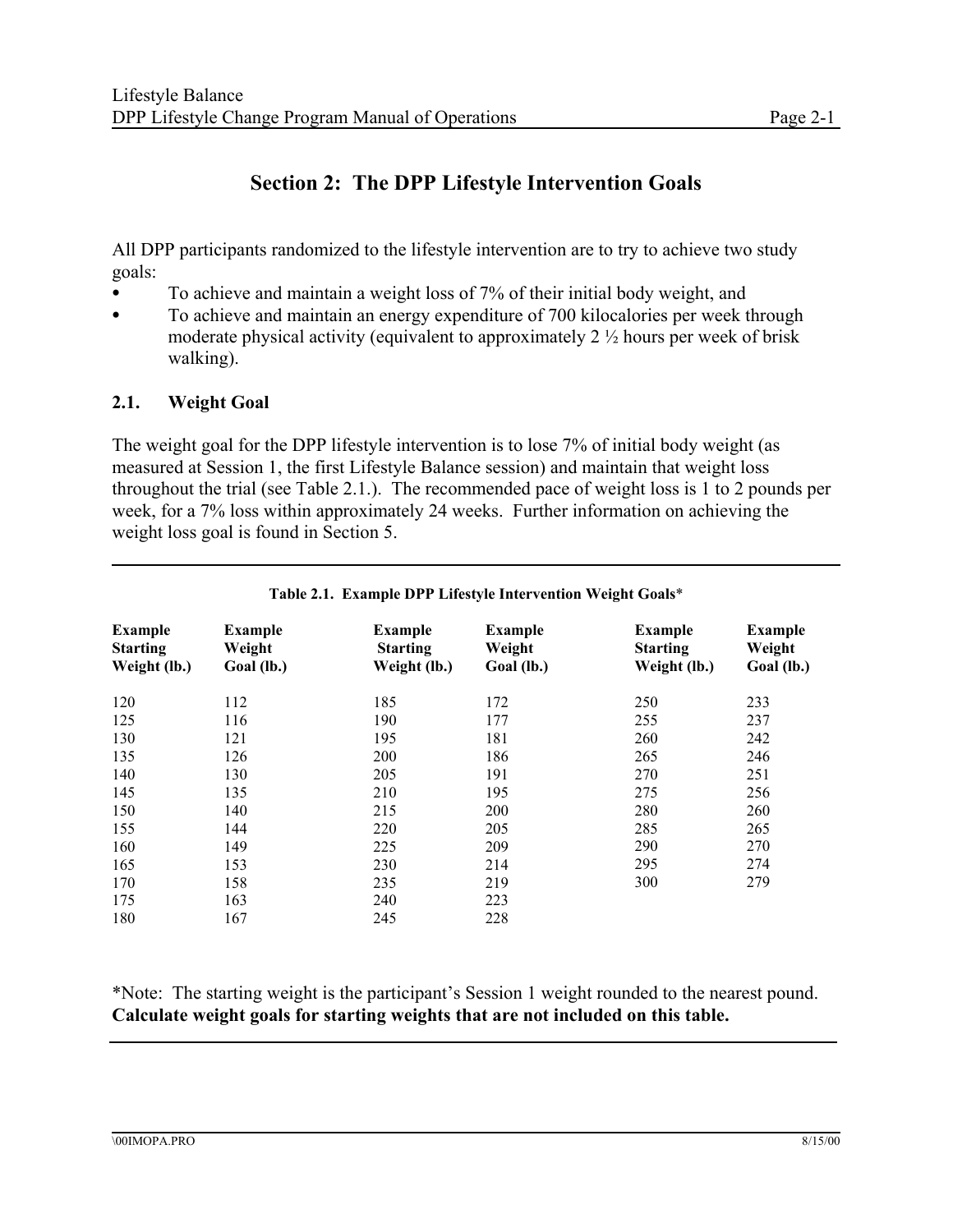## **2.1.1. Rationale for the Weight Goal**

A 7% weight loss has been selected as the study weight goal because it is believed to be safe, effective, and feasible. Previous studies have shown that a 10% weight loss lowers glucose and improves cardiovascular risk factors, with an apparent dose-response relationship between magnitude of weight loss and improvement in these parameters. In addition, standard behavioral weight loss programs produce initial weight losses of approximately 10% of body weight. However, the DPP goal is not only to produce but also to maintain a weight loss for up to 6 years, and maintenance of weight loss has been shown to be difficult, with 10% weight loss at long-term follow-up rarely achieved in weight control programs or clinical trials. Therefore, the goal of a 7% weight loss has been selected as more feasible for participants to maintain over the course of the trial.

Participants who wish to lose *more* than 7% of their starting weight may be encouraged to do so, although weight loss below the DPP intervention goal should be encouraged only if the participant continues to have a BMI of greater than 21 (see Table 2.2) after achieving the DPP goal. For example, a participant who weighs 130 pounds at Session 1 would be given a weight goal of 121 pounds (Table 2.1). If the participant reaches that goal and wants to continue losing weight, the Case Manager should refer to Table 2.2. If the participant's height is 65 inches, the participant is already below a BMI of 21 (that is, below 126 pounds), so weight maintenance at 121 pounds should be encouraged rather than further weight loss. On the other hand, if the participant's height is 62 inches, the Case Manager would be able to encourage further weight loss to 115 pounds (a BMI of 21).

Sustained weight losses of more than 3 pounds per week are not to be advised because of safety issues.

Participants who wish to lose *less* than 7% of their starting weight should be encouraged to reach a 7% loss in a step-wise fashion, but the study goal should remain firm.

The weight goal is set at a level that should be challenging but reasonable. It is recognized that not all participants will achieve the goal at all times throughout the study. However, all participants, with the aid of their Case Managers, should endeavor to achieve and maintain the goal.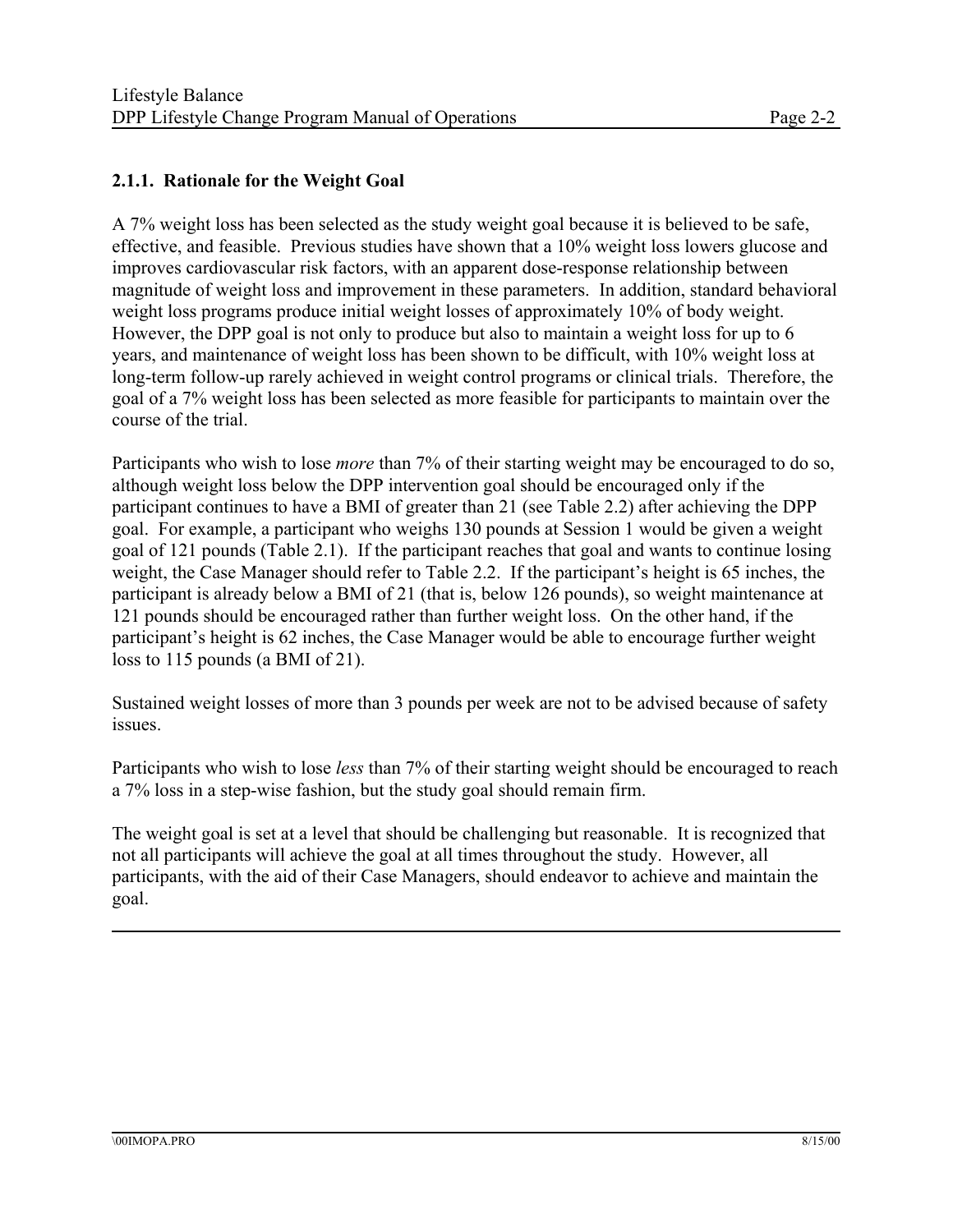| Height (in.) | Weight (lb.) | Height (in.) | Weight (lb.) | Height (in.) | Weight (lb.) |
|--------------|--------------|--------------|--------------|--------------|--------------|
| 48           | 69           | 60           | 108          | 71           | 151          |
| 49           | 72           | 61           | 111          | 72           | 155          |
| 50           | 75           | 62           | 115          | 73           | 159          |
| 51           | 78           | 63           | 119          | 74           | 164          |
| 52           | 81           | 64           | 122          | 75           | 168          |
| 53           | 84           | 65           | 126          | 76           | 173          |
| 54           | 87           | 66           | 130          | 77           | 177          |
| 55           | 90           | 67           | 134          | 78           | 182          |
| 56           | 94           | 68           | 138          | 79           | 186          |
| 57           | 97           | 69           | 142          | 80           | 191          |
| 58           | 100          | 70           | 146          |              |              |
| 59           | 104          |              |              |              |              |

**Table 2.2. Heights and Weights Equivalent to a Body Mass Index of 21** 

### **2.1.2. Temporary Suspensions of Efforts to Achieve Weight Goal**

Efforts to achieve the weight goal will be suspended during pregnancy and lactation (see Protocol). During these periods, women will be instructed to follow the guidelines of their own personal physician.

During 4 to 6 month periods in which a participant is making a serious attempt to stop smoking or has ceased smoking, the participant should be encouraged to continue consuming a healthy diet, to maintain a high level of physical activity, and to try to maintain current weight. Case Managers should recognize that some weight gain may occur during smoking cessation. After 4 to 6 months surrounding smoking cessation, efforts to achieve the original weight loss goal should be resumed.

Likewise, changes in body weight may occur following illness or injury. During these periods it may be necessary to temporarily suspend efforts to achieve the weight loss goal. These events should be documented and brought to the attention of the LRC.

The weight goals, however, remain in effect for all participants throughout the study. The goals are always based on weight loss from Session 1. For example, if a participant weighs 180 at Session 1, his/her DPP weight goal is 167 pounds; this remains the weight goal even if the participant at some time gains weight to 200 pounds.

#### **2.2. Physical Activity Goal**

The DPP physical activity goal is to reach and maintain an energy expenditure of 700 kilocalories per week. For ease of translation to participants, the goal is described as 2 ½ hours of moderate physical activity (such as brisk walking) per week. This is to be applied to